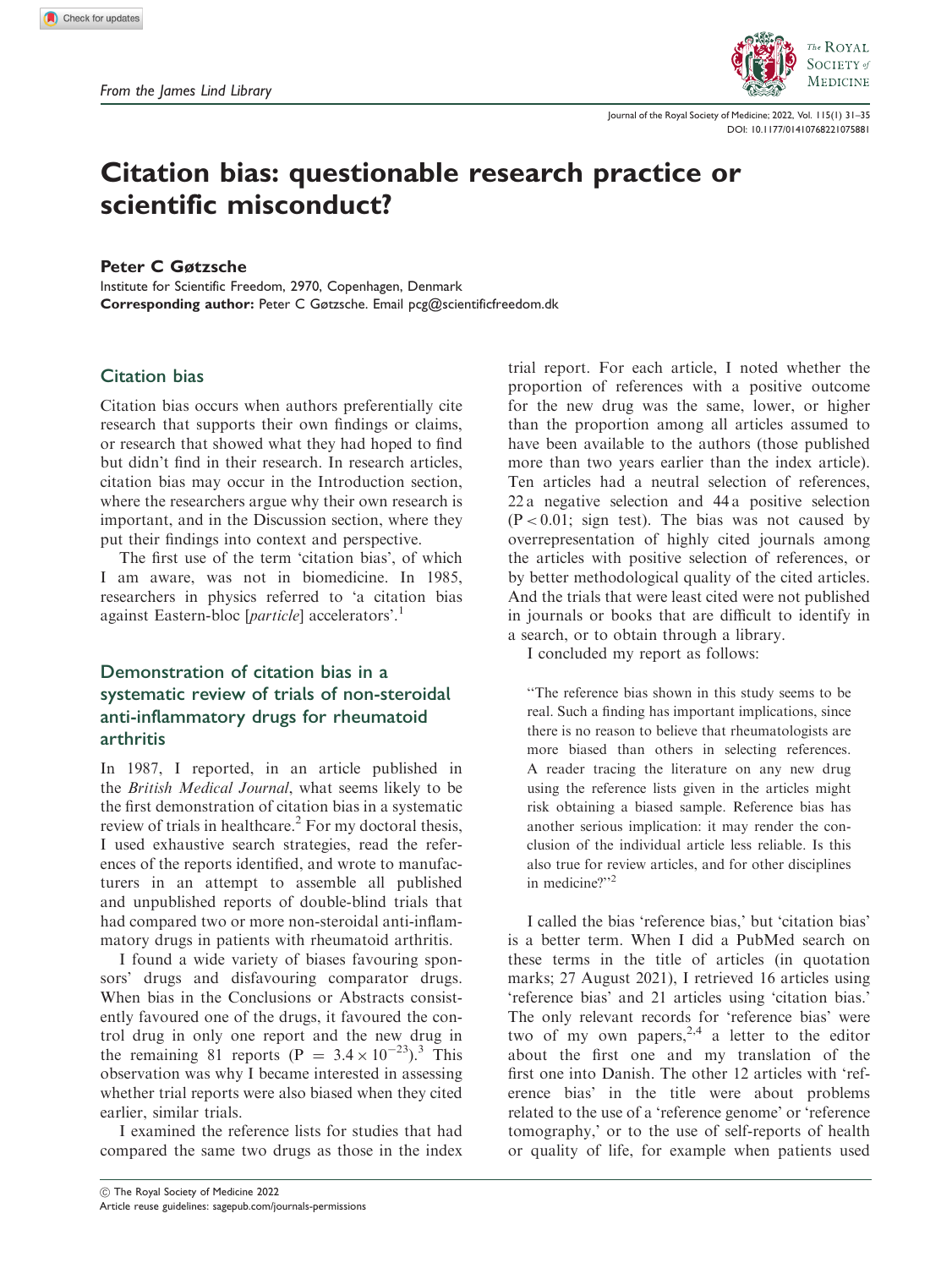themselves as the reference. In contrast, all 21 records retrieved using 'citation bias' as the search term were relevant, although three were comments on other papers, one was about handsearching literature, one was about gender bias, and one was authored by Italian researchers claiming that they were being cited less frequently than they should have been.

## Cholesterol and coronary heart disease

In 1992, Uffe Ravnskov published an analysis based on 14 cholesterol-lowering trials regarded by the trial directors as supportive of beneficial effects, and 10 were considered unsupportive.<sup>5</sup> Ravnskov found that the trials deemed to be supportive were cited almost six times more often than other trials, and that unsupportive trials were not cited at all after 1970, even though they were similar in number to those considered supportive.

Criticism of the role of a low-fat diet for preventing heart disease is often met with the assertion that consensus committees have settled the issue unanimously. Using three authoritative reviews, Ravnskov studied the work of such committees.<sup>6</sup> As he found that fundamental parts of the hypothesis seemed to be based on biased quotation, he used the term 'quotation bias' in the title of his article.

### Overcitation of unsupportive studies

Rarely, citation bias goes in the opposite direction. A 1995 study found that five reviews cited more unsupportive than supportive trials of the effectiveness of pneumococcal vaccines; two cited more supportive trials, and one cited an equal proportion of supportive and unsupportive trials.7 Overall, unsupportive trials were twice as likely to be cited as supportive trials, but there was also a time issue. Results of all seven trials in adults published before 1980 were supportive, whereas six of the seven trials published in 1980 or later were unsupportive. The citation pattern might therefore reflect a tendency of authors to preferentially cite recent studies.

## A review of studies designed to detect citation bias

During the next 20 years, an average of about two studies designed to detect citation bias were published annually. In 2017, a Dutch research group<sup>8</sup> published a systematic review of 52 studies, from across scientific disciplines, designed to detect citation bias. The authors claimed to have done 'the first systematic review of citation bias' and that they had taken account of 'all available evidence'. Because they had not included my 1987 report, $2$  I downloaded the protocol for their review $9$  to explore how this could have happened. One of their search terms was 'referenc\* bias\*.' When I used that term to search PubMed (17 August 2021), I retrieved my 1987 paper and another systematic review from my research group which the Dutch researchers had also failed to include, $4$  even though both papers had 'reference bias' in their titles. Although the Dutch researchers claimed to have checked the reference lists of the reports they had included, 3 of the 36 biomedical studies of citation bias which they had included (their references 18, 22 and 29) had quoted my 1987 report.

Duyx et al. found that positive articles were cited 'about 1.3 to 3.7 times more often' than negative articles and that statistically significant articles were cited 1.6 times (95% confidence interval [CI] 1.3–1.8) as often as statistically nonsignificant articles. When they looked at the direction of the results and whether they supported the investigators' hypotheses, they found pooled ratios of 2.1 (95% CI 1.3–3.6) and 1.8 (95% CI 1.4–2.4), respectively. Articles with a positive conclusion that supported the investigators' conclusion were cited 2.7 times (2.0–3.7) more often than others. Research quality was not related to the number of citations, whereas journal impact factor was.

One of the reports included by the Dutch researchers had assembled 458 eligible articles.<sup>10</sup> It also found that statistically significant studies were cited twice as often as statistically non-significant studies, but that the association disappeared after adjustment for journal impact factor. Jannot et al. were aware that the journal impact factor may be considered an intermediary causal variable between statistical significance and citation frequency and that it is therefore wrong to adjust for journal impact factor. If the association is strong, an adjustment for an intermediary causal factor along the causal pathway could remove completely any true association between the primary causal factor and the outcome. The authors of another report included in the Dutch review had not understood this. They declared that 'The prestige and visibility of journals is a potential confounding factor, which should be adjusted for', which they then did.<sup>11</sup>

The Dutch team went on to conduct a citation network analysis based on 108 articles.<sup>12</sup> They judged that disproportionate attention had been paid to articles suggesting a harmful effect of trans fat on cholesterol. Reporting statistically significant results was a strong predictor of citation, together with sample size, journal impact factor and the 'authority' of the authors.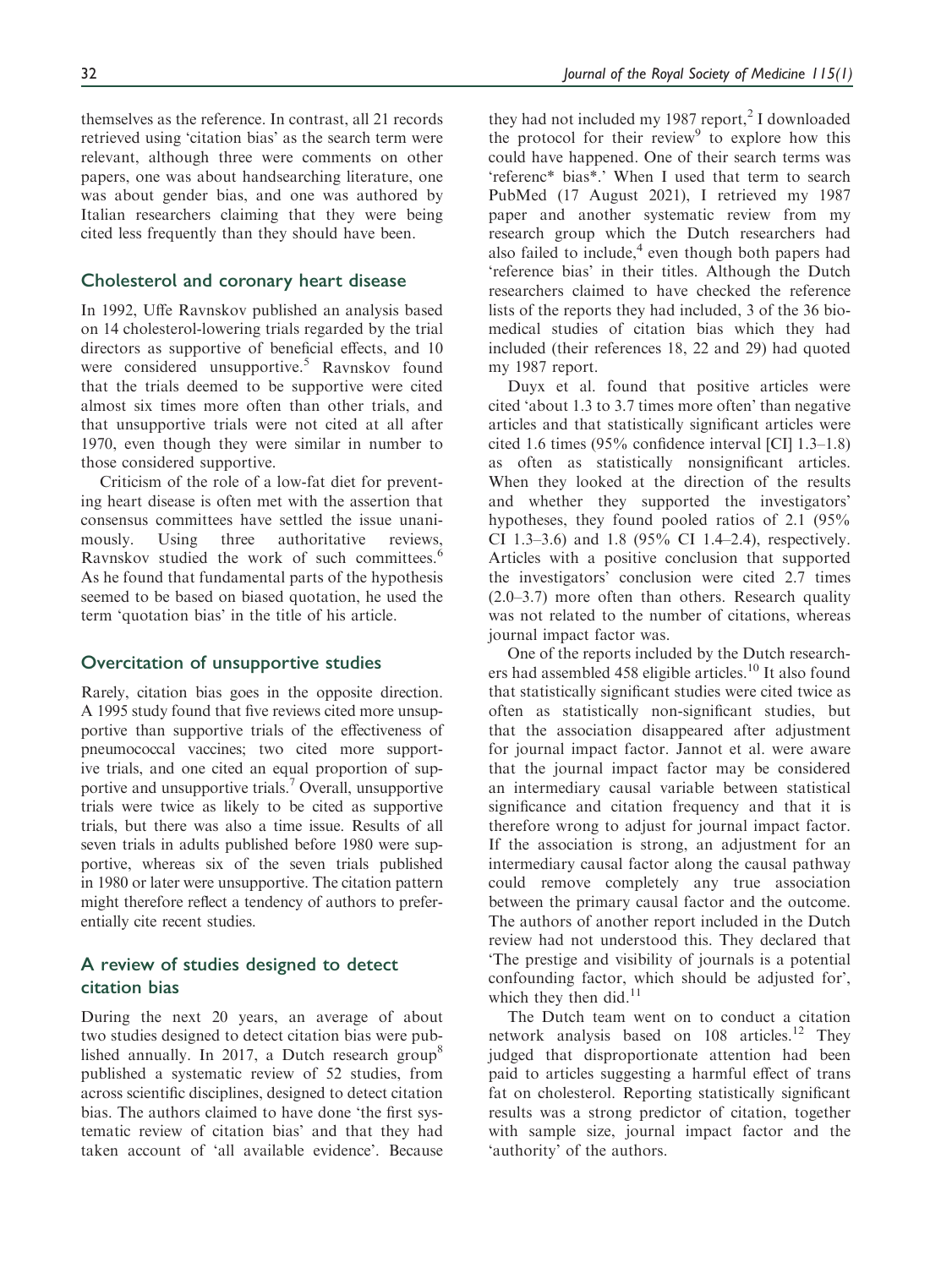Most recently, the Dutch team assessed citation bias in six research areas.<sup>13</sup> They concluded that 'The probability of being cited seems associated with positive study outcomes, the authority of its authors, and the journal in which that article is published.' They illustrated themselves that 'authority' plays a role, as 12 of their 39 references were to papers co-authored by the group's senior researcher, Lex Bouter. Self-citation cannot be avoided if one has done most of the relevant research in an area, but this is not the case here. Several of their self-citations were of questionable relevance to the points being made.

#### Case study: 'Of mites and men'

In 1998, my research group published a systematic review of chemical and physical interventions intended to reduce antigens against house dust mites.<sup>14</sup> Our findings, that the interventions did not have an effect on patients with asthma, were very robust but unwelcome everywhere, including within the Cochrane Collaboration.<sup>15</sup>

The citation bias in this field is extreme. We documented this in a 2005 systematic review of narrative review articles in which opinions had been expressed about the clinical effects of physical or chemical interventions.4 We titled our article 'Of Mites and Men', inspired by John Steinbeck's novel Of Mice and Men.

Narrative review articles on this topic usually asserted that several methods were effective. We judged positive bias to have been present if the reference list contained a higher proportion of references to trials with statistically significant results favouring the interventions than the proportion among all trials judged to have been available to the authors (published two years or more prior to the review). Of the 38 narrative reviews that recommended physical interventions, 10 had neutral selection of trial references, 1 negative selection and 27 positive selection (P =  $2 \times 10^{-8}$ , sign test).

The most quoted trial had only seven patients per group. The statistically significant benefit claimed for this trial was erroneous and was not based on a clinical outcome. The recommendations were often based on non-randomised studies, of which the most quoted study had only 10 patients per group, yet still claimed very positive results. In contrast, the most recent version of our review has 55 randomised trials and a total of 3121 patients.<sup>16</sup>

## Questionable research practice or scientific misconduct?

Citation bias is a questionable research practice, and it is sometimes so gross that it amounts to scientific misconduct. According to the British Medical Journal, scientific misconduct includes deceptive selective reporting of findings and omission of conflicting data; wilful suppression or distortion of data; serious deviation from accepted practices in proposing or carrying out research; and improper reporting of results [\(https://www.bmj.com/about-bmj/](https://www.bmj.com/about-bmj/resources-authors/forms-policies-and-checklists/scientific-misconduct) [resources-authors/forms-policies-and-checklists/](https://www.bmj.com/about-bmj/resources-authors/forms-policies-and-checklists/scientific-misconduct) [scientific-misconduct;](https://www.bmj.com/about-bmj/resources-authors/forms-policies-and-checklists/scientific-misconduct) accessed 18 August 2021). The British Medical Journal also considers failures of transparency to be forms of scientific misconduct. Reporting is deceptive when citations do not support what is claimed or when the available evidence contradicts what is claimed, but these references are not quoted, or they are misrepresented.

The studies that have been performed since my 1987 British Medical Journal article show that citation bias is common. This was confirmed in a 2016 survey conducted by Lex Bouter. People attending international research integrity conferences ranked selective citation to enhance one's own findings or convictions, or to please editors, reviewers or colleagues, as the most frequently occurring form of research misbehaviour.<sup>17</sup>

A review of 1523 trial reports published from 1963 to 2004 found that fewer than a quarter of preceding trials had been cited, comprising fewer than a quarter of the participants enrolled in all relevant prior trials.<sup>18</sup> Potential implications of this include ethically unjustifiable trials, wasted resources, incorrect conclusions and unnecessary risks for trial participants.

A cumulative meta-analysis of trials of intravenous streptokinase for myocardial infarction showed that a consistent, statistically significant reduction in total mortality was achieved in 1973 after only eight trials involving 2432 patients had been reported.<sup>19</sup> The results of the 25 subsequent trials, which enrolled an additional 34,542 patients through 1988, had little or no effect on the odds ratio, but exposed the enrolled patients to an increased risk of death.

Another cumulative meta-analysis indicated that aprotinin greatly decreased the need for perioperative blood transfusion, stabilising at an odds ratio of 0.25 by the 12th study.<sup>20</sup> Citation of previous trials was extremely low, with a median of 20% of prior trials cited. Only 7 of 44 (15%) subsequent reports referenced the largest trial ( $N = 1784$ ), which was 28 times larger than the median trial size.

As these examples illustrate, it is very important to discuss other trials comprehensively and in an unbiased way. The CONSORT guideline states that this can best be achieved by including a formal systematic review in the Results or Discussion sections of the report.<sup>21</sup> When it is impractical, it is often possible to quote a systematic review of similar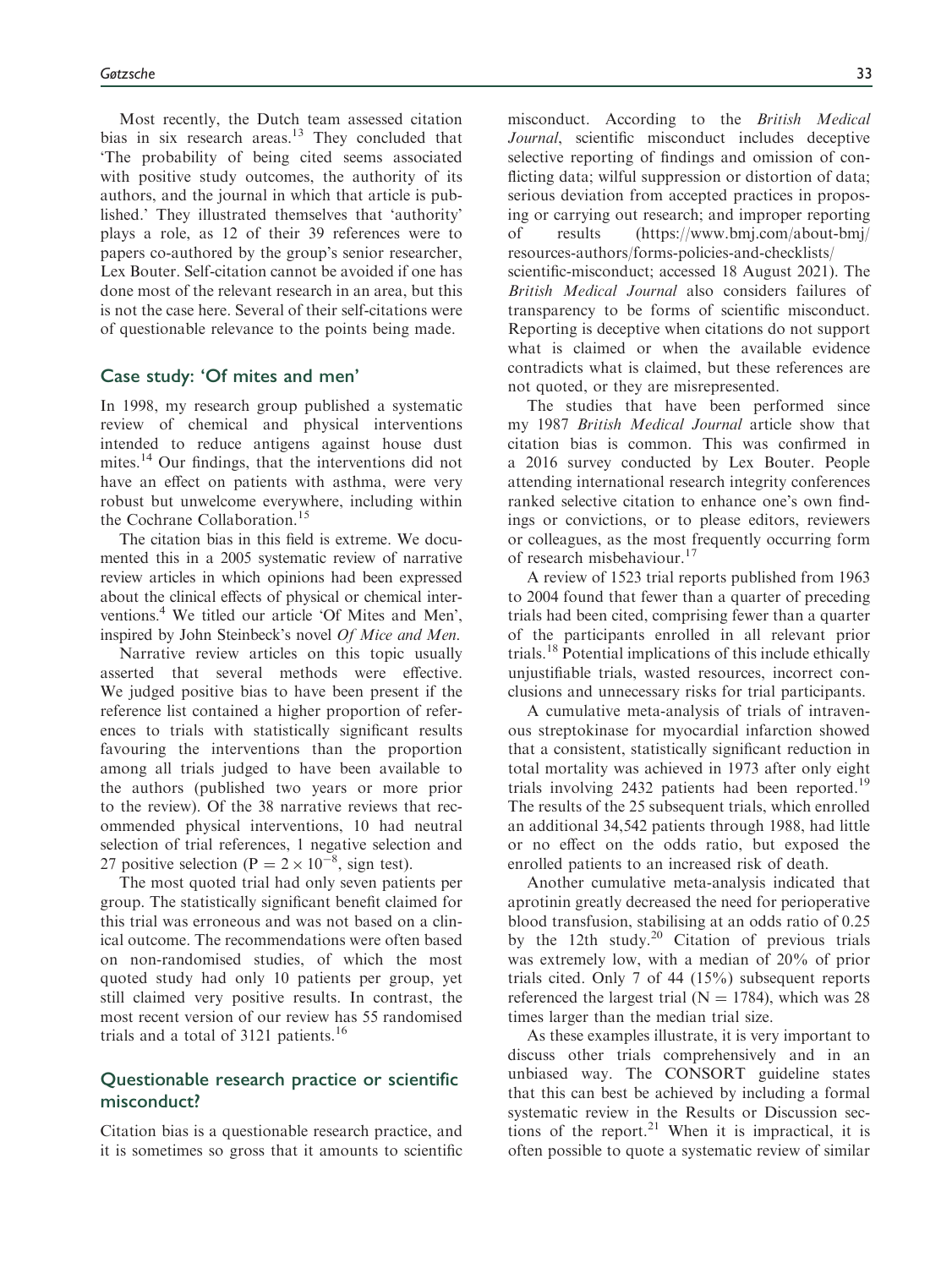trials. At a minimum, the discussion should be as systematic as possible and be based on a comprehensive search, rather than being limited to studies with results that are concordant with those of the current trial.

The Introduction in the report of a clinical trial and in protocols for trials is also important and should also be systematic, preferably including reference to systematic reviews of relevant existing evidence.<sup>22</sup> An early example of this was the 1986 report of the first International Study of Infarct Survival trial, which assessed the effects of beta-blockade in myocardial infarction.<sup>23</sup> In the Discussion section, the result of the trial was combined with a recent review of similar drugs. A decade later, we mentioned in the Introduction of our 1995 report of a trial of somatostatin for bleeding oesophageal varices the two trials that had been carried out previously and provided a meta-analysis of the data from the three trials in the Results section.<sup>24</sup>

## Conclusion

Some of the illustrative instances I have described above amount to scientific misconduct, as it seriously distorts readers' perceptions of what the best available evidence tells them, or constitutes misleading justification for conducting additional placebocontrolled trials. More attention to citation bias is needed to reduce potentially harmful consequences for patients, both directly, by distortion of evidence, and indirectly, by eroding trust in science.

#### **Declarations**

Competing Interests: None declared.

Funding: Institute for Scientific Freedom.

Ethics approval: Not applicable

Guarantor: PCG

Contributorship: Sole authorship.

Acknowledgements: I thank Iain Chalmers for encouraging me to write this article and for his comments on earlier drafts; and Dr Hamish Chalmers, for identifying a 1985 use of the term 'citation bias.'

Provenance: Invited article from the James Lind Library.

#### **References**

1. Irvine J and Martin BR. Basic research in the East and West: a comparison of the scientific performance of high energy physics accelerators. Soc Stud Sci 1985; 15: 293–341. In: Science Policy Study – Hearings, Volume 13. British Science Evaluation Methods: Hearing Before the Task Force on Science Policy. Committee on Science and Technology No. 59, US Government Printing Office, Washington.

- 2. Gøtzsche PC. Reference bias in reports of drug trials. Br Med J 1987; 295: 654–656.
- 3. Gøtzsche PC. Methodology and overt and hidden bias in reports of 196 double-blind trials of nonsteroidal, antiinflammatory drugs in rheumatoid arthritis. Controlled Clin Trials 1989; 10: 31–56 (erratum: 356).
- 4. Schmidt LM and Gøtzsche PC. Of mites and men: reference bias in narrative review articles: a systematic review. J Fam Pract 2005; 54: 334–338.
- 5. Ravnskov U. Cholesterol lowering trials in coronary heart disease: frequency of citation and outcome. BMJ 1992; 305: 15–19.
- 6. Ravnskov U. Quotation bias in reviews of the dietheart idea. J Clin Epidemiol 1995; 48: 713–719.
- 7. Hutchison BG, Oxman AD and Lloyd S. Comprehensiveness and bias in reporting clinical trials. Study of reviews of pneumococcal vaccine effectiveness. Can Fam Physician 1995; 41: 1356–1360.
- 8. Duyx B, Urlings MJE, Swaen GMH, Bouter LM and Zeegers MP. Scientific citations favor positive results: a systematic review and meta-analysis. J Clin Epidemiol 2017; 88: 92–101.
- 9. Duyx B, Urlings MJE, Swaen G, Bouter LM and Zeegers MP. Protocol for systematic review of citation bias. See<http://hdl.handle.net/10411/20710> (2015, accessed 17 August 2021).
- 10. Jannot AS, Agoritsas T, Gayet-Ageron A and Perneger TV. Citation bias favoring statistically significant studies was present in medical research. J Clin Epidemiol 2013; 66: 296–301.
- 11. Nieminen P, Rucker G, Miettunen J, Carpenter J and Schumacher M. Statistically significant papers in psychiatry were cited more often than others. J Clin Epidemiol 2007; 60: 939–946.
- 12. Urlings MJE, Duyx B, Swaen GMH, Bouter LM and Zeegers MPA. Citation bias in the literature on dietary trans fatty acids and serum cholesterol. J Clin Epidemiol 2019; 106: 88–97.
- 13. Urlings MJE, Duyx B, Swaen GMH, Bouter LM and Zeegers MP. Citation bias and other determinants of citation in biomedical research: findings from six citation networks. J Clin Epidemiol 2021; 132: 71–78.
- 14. Gøtzsche PC, Hammarquist C, Burr M. House dust mite control measures in the management of asthma: meta-analysis. BMJ 1998; 317: 1105–1110.
- 15. Gøtzsche PC. Survival in an Overmedicated World: Look up the Evidence Yourself. Copenhagen: People's Press, 2019.
- 16. Gøtzsche PC and Johansen HK. House dust mite control measures for asthma: systematic review. Allergy 2008; 63: 646–659.
- 17. Bouter LM, Tijdink J, Axelsen N, Martinson BC and Ter Riet G. Ranking major and minor research misbehaviors: results from a survey among participants of four World Conferences on Research Integrity. Res Integr Peer Rev 2016; 1: 17.
- 18. Robinson KA and Goodman SN. A systematic examination of the citation of prior research in reports